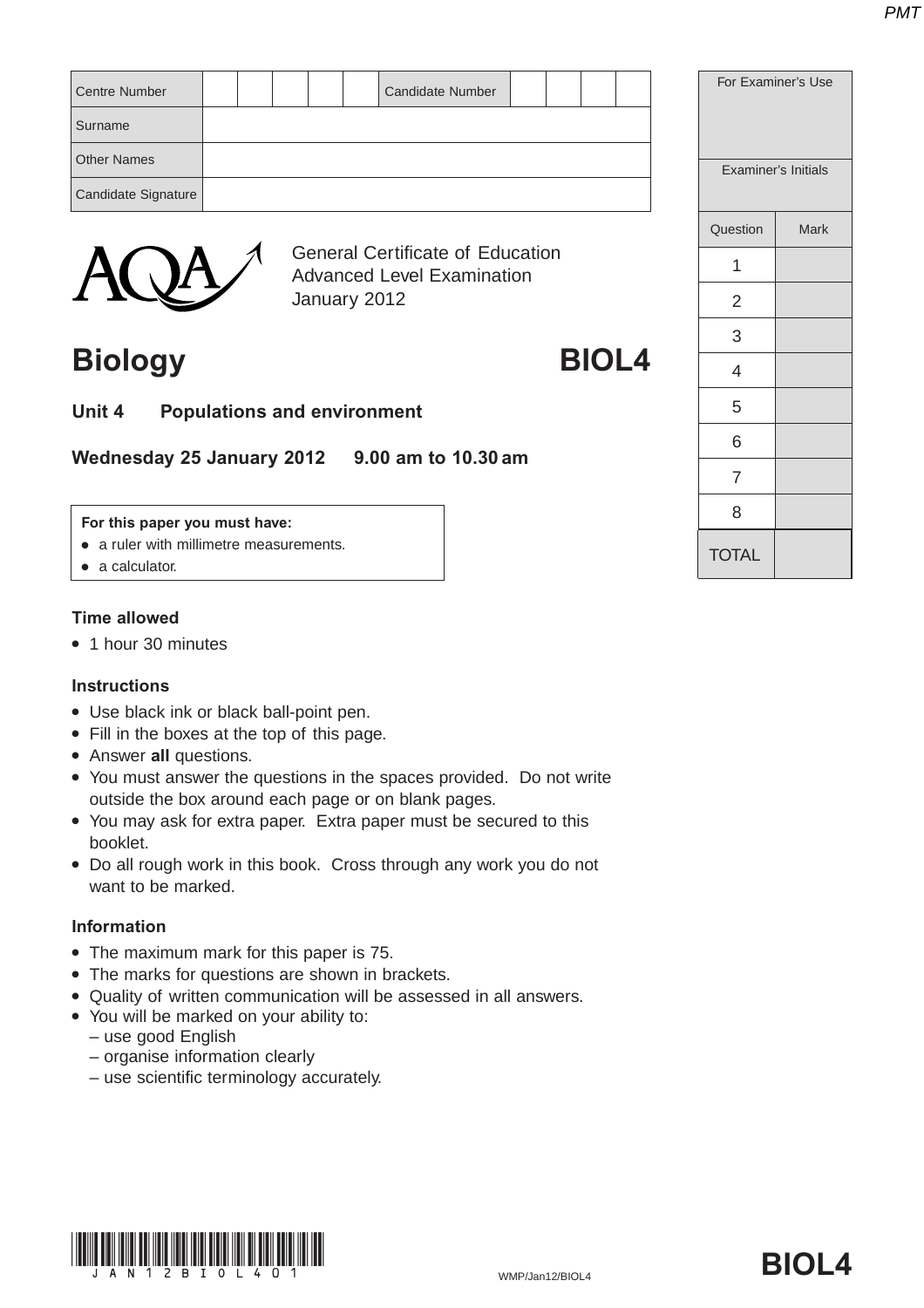|           | $\overline{2}$                                                                                                                               | Do not write<br>outside the<br>box |
|-----------|----------------------------------------------------------------------------------------------------------------------------------------------|------------------------------------|
|           | Answer all questions in the spaces provided.                                                                                                 |                                    |
| 1         | Ecologists studied a community of fish in a lake.                                                                                            |                                    |
| 1(a)      | Explain what is meant by a community.                                                                                                        |                                    |
|           |                                                                                                                                              |                                    |
|           |                                                                                                                                              |                                    |
|           |                                                                                                                                              |                                    |
|           | $(1$ mark)                                                                                                                                   |                                    |
| 1 (b) (i) | The ecologists could have used the mark-release-recapture method to estimate the<br>number of one species of fish in the lake. Describe how. |                                    |
|           |                                                                                                                                              |                                    |
|           |                                                                                                                                              |                                    |
|           |                                                                                                                                              |                                    |
|           |                                                                                                                                              |                                    |
|           |                                                                                                                                              |                                    |
|           |                                                                                                                                              |                                    |
|           | $(3$ marks)                                                                                                                                  |                                    |
|           |                                                                                                                                              |                                    |
|           |                                                                                                                                              |                                    |
|           |                                                                                                                                              |                                    |
|           |                                                                                                                                              |                                    |
|           |                                                                                                                                              |                                    |
|           |                                                                                                                                              |                                    |
|           |                                                                                                                                              |                                    |
|           |                                                                                                                                              |                                    |
|           |                                                                                                                                              |                                    |
|           |                                                                                                                                              |                                    |
|           |                                                                                                                                              |                                    |

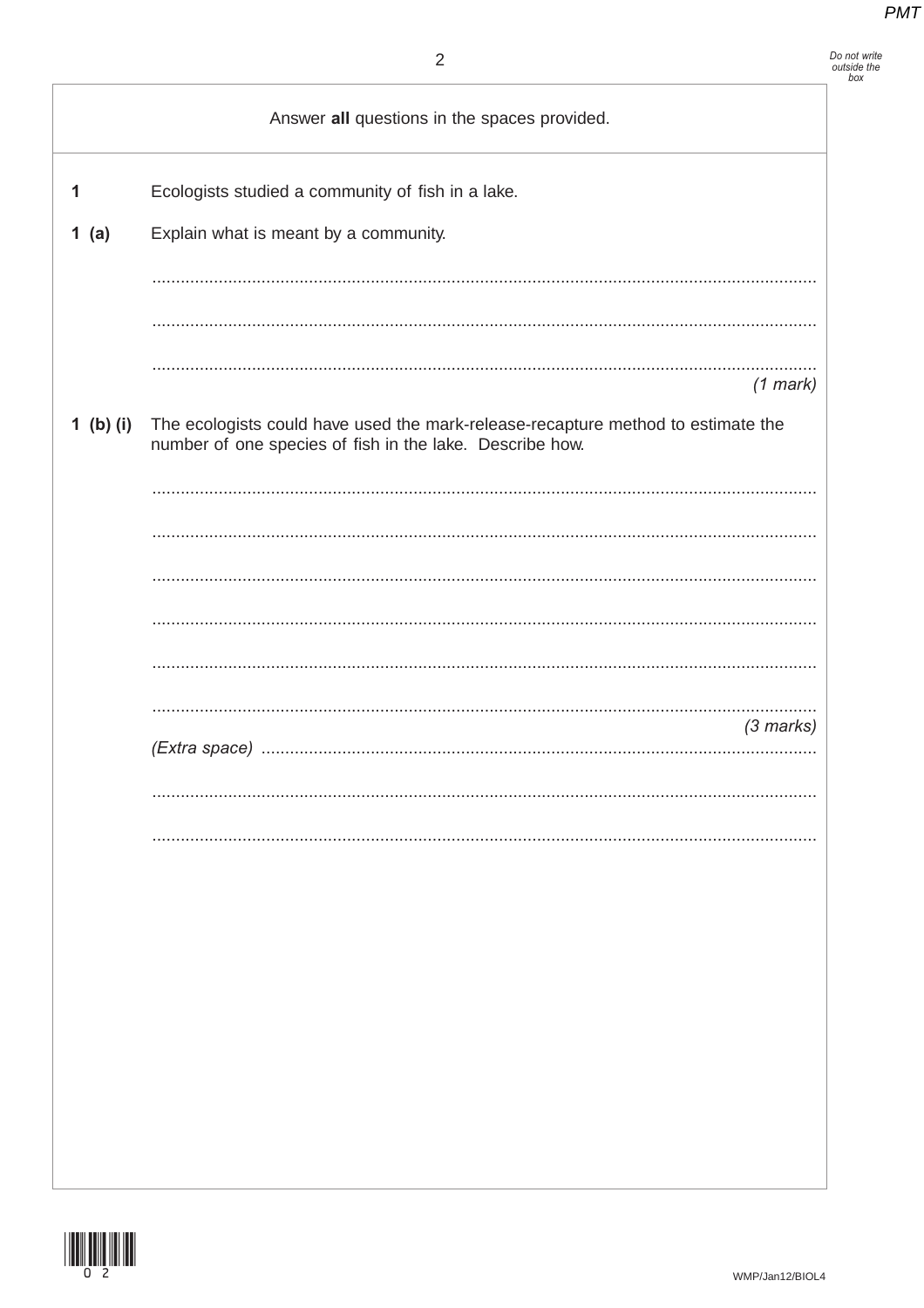Do not write<br>outside the<br>box

 $\overline{7}$ 

|       | 1 (b) (ii) This species of fish breeds at a certain time of the year. During this fish-breeding<br>season, the mark-release-recapture technique might not give a reliable estimate.<br>Suggest one reason why. |
|-------|----------------------------------------------------------------------------------------------------------------------------------------------------------------------------------------------------------------|
|       |                                                                                                                                                                                                                |
|       | .<br>$(1$ mark)                                                                                                                                                                                                |
| 1 (c) | The ecologists found that each species of fish had adaptations to its niche. One of<br>these adaptations was the shape of its mouth.                                                                           |
|       | Suggest how the shape of mouth is an adaptation to its niche.                                                                                                                                                  |
|       |                                                                                                                                                                                                                |
|       |                                                                                                                                                                                                                |
|       |                                                                                                                                                                                                                |
|       |                                                                                                                                                                                                                |
|       | <br>$(2$ marks)                                                                                                                                                                                                |
|       |                                                                                                                                                                                                                |
|       | Turn over for the next question                                                                                                                                                                                |
|       |                                                                                                                                                                                                                |
|       |                                                                                                                                                                                                                |
|       |                                                                                                                                                                                                                |
|       |                                                                                                                                                                                                                |
|       |                                                                                                                                                                                                                |
|       |                                                                                                                                                                                                                |
|       |                                                                                                                                                                                                                |
|       |                                                                                                                                                                                                                |
|       |                                                                                                                                                                                                                |
|       |                                                                                                                                                                                                                |



Turn over  $\blacktriangleright$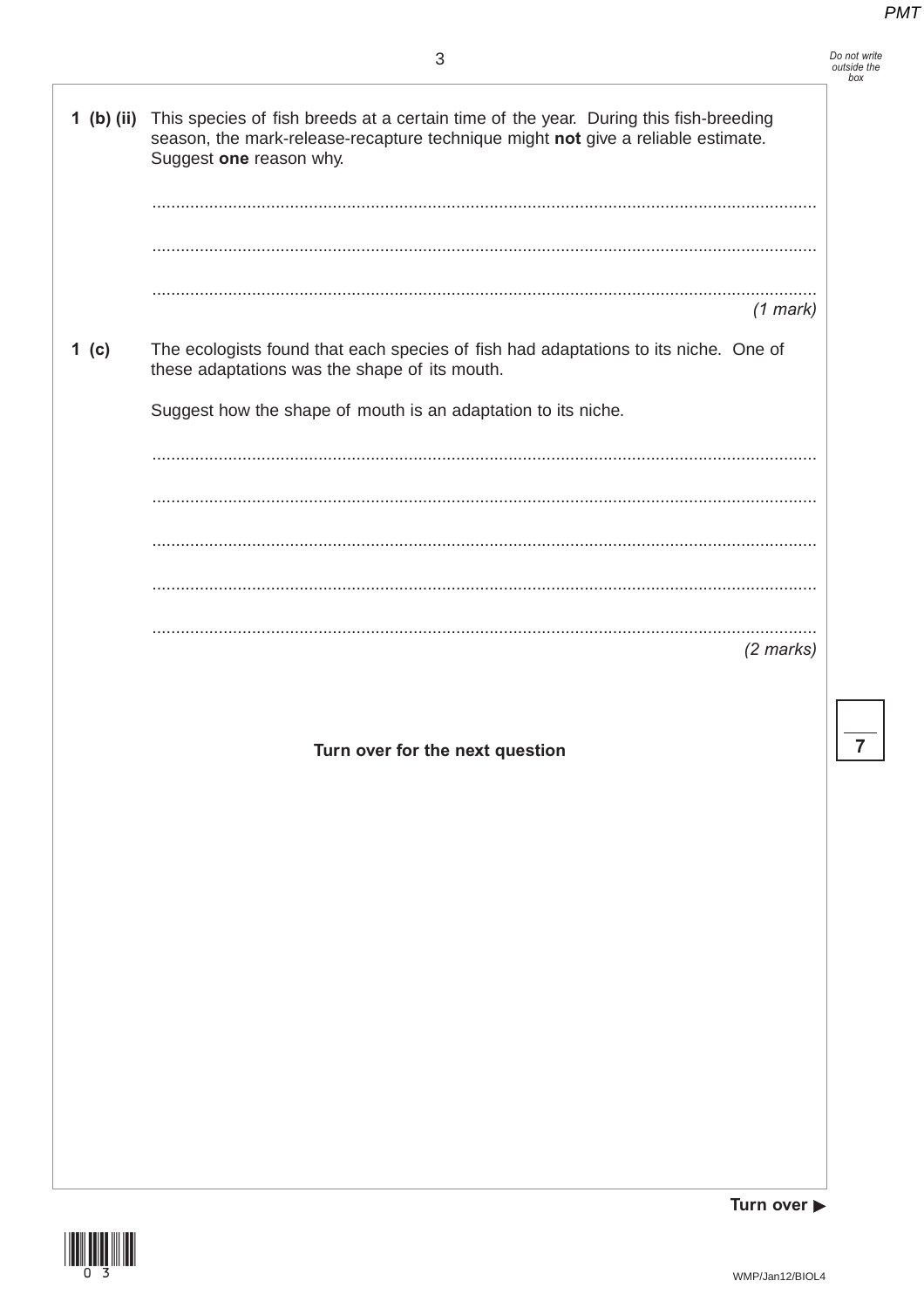



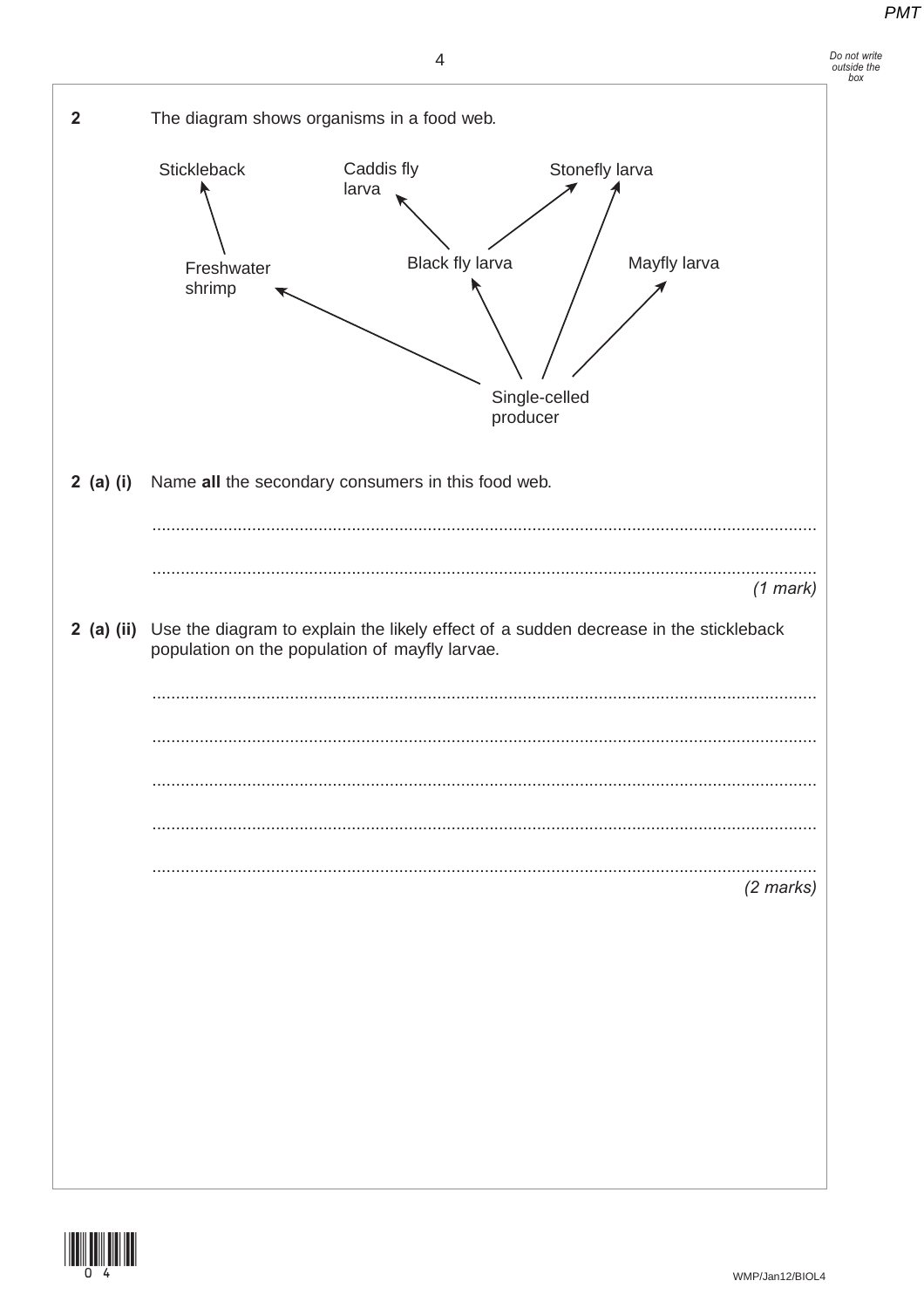

Turn over ▶

9

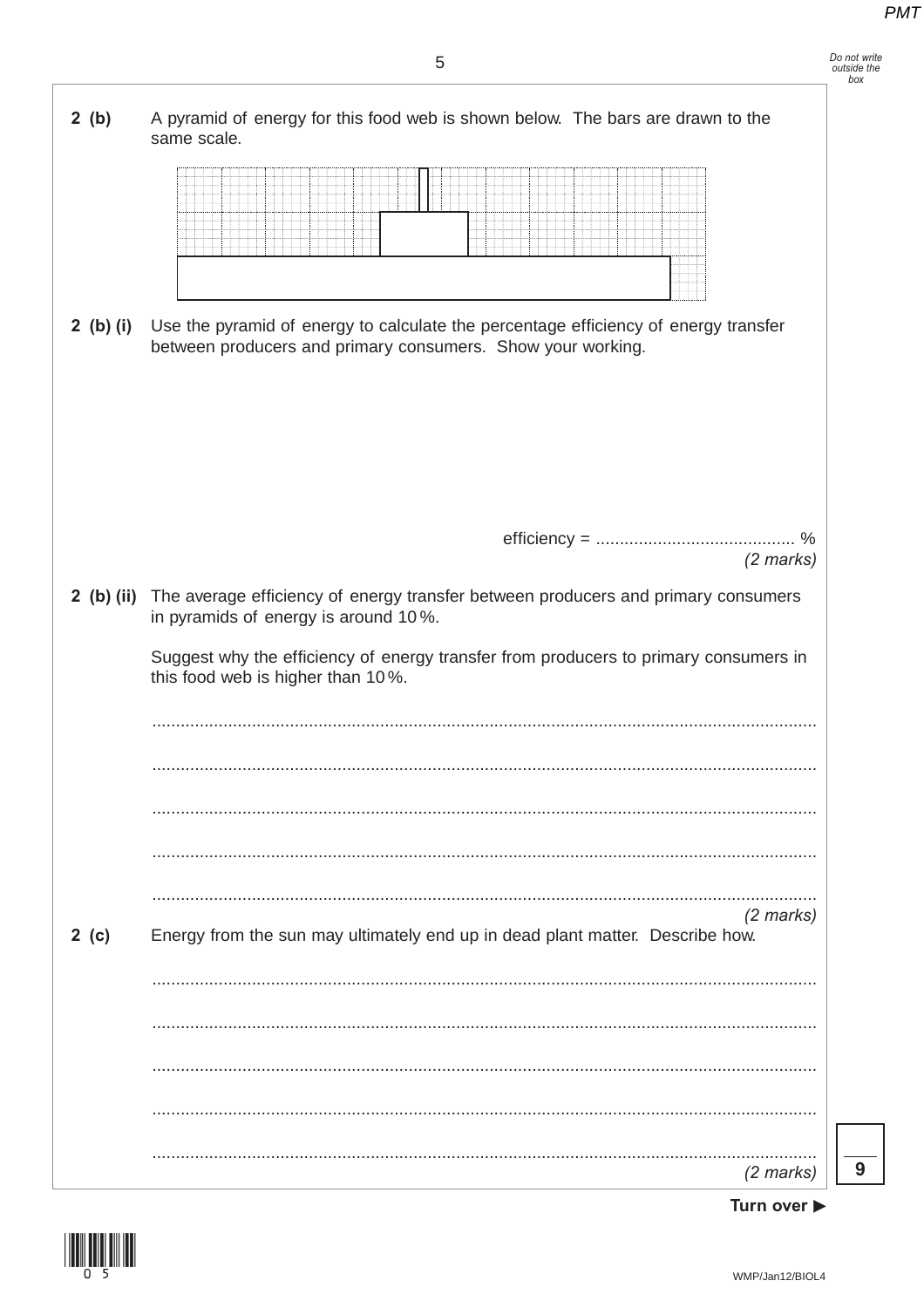|      | The photograph shows marram grass growing on a sand dune.                                                                                                                                                                                                                                                         |
|------|-------------------------------------------------------------------------------------------------------------------------------------------------------------------------------------------------------------------------------------------------------------------------------------------------------------------|
| 3(a) | Describe how you would investigate the distribution of marram grass from one side of<br>the dune to the other.                                                                                                                                                                                                    |
|      |                                                                                                                                                                                                                                                                                                                   |
|      |                                                                                                                                                                                                                                                                                                                   |
|      |                                                                                                                                                                                                                                                                                                                   |
|      |                                                                                                                                                                                                                                                                                                                   |
|      |                                                                                                                                                                                                                                                                                                                   |
|      |                                                                                                                                                                                                                                                                                                                   |
|      | $(3$ marks)                                                                                                                                                                                                                                                                                                       |
|      |                                                                                                                                                                                                                                                                                                                   |
| 3(b) | Marram grass is a pioneer species that grows on sand dunes. It has long roots and a<br>vertically growing stem that grows up through the sand.<br>Sand dunes are easily damaged by visitors and are blown by the wind. Planting<br>marram grass is useful in helping sand dune ecosystems to recover from damage. |
|      | Use your knowledge of succession to explain how.                                                                                                                                                                                                                                                                  |
|      |                                                                                                                                                                                                                                                                                                                   |
|      |                                                                                                                                                                                                                                                                                                                   |
|      |                                                                                                                                                                                                                                                                                                                   |
|      |                                                                                                                                                                                                                                                                                                                   |
|      |                                                                                                                                                                                                                                                                                                                   |
|      | $(2 \text{ marks})$                                                                                                                                                                                                                                                                                               |

 $\overline{\overline{\overline{5}}}$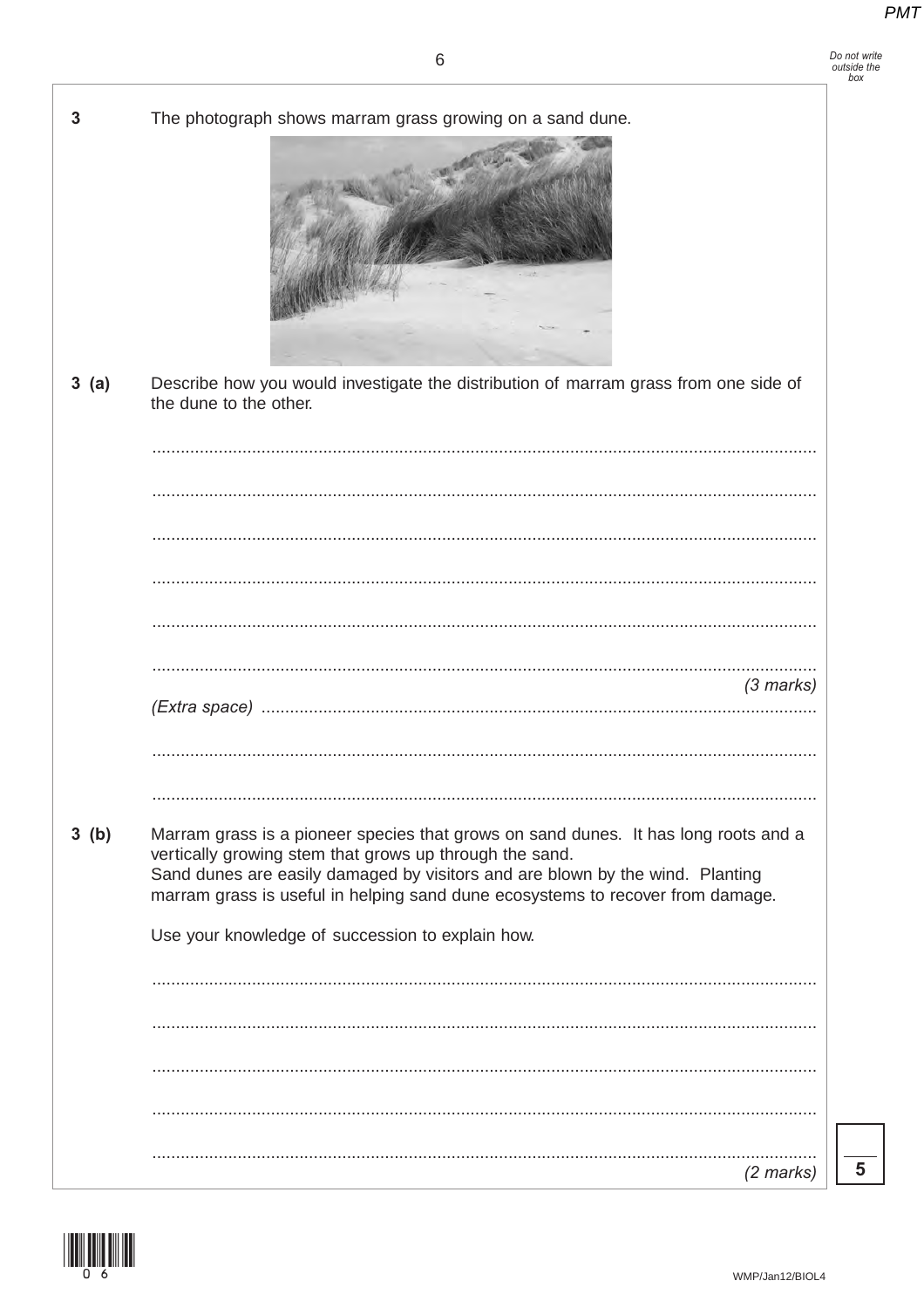| Do not write |
|--------------|
| outside the  |
| box          |





**Turn over**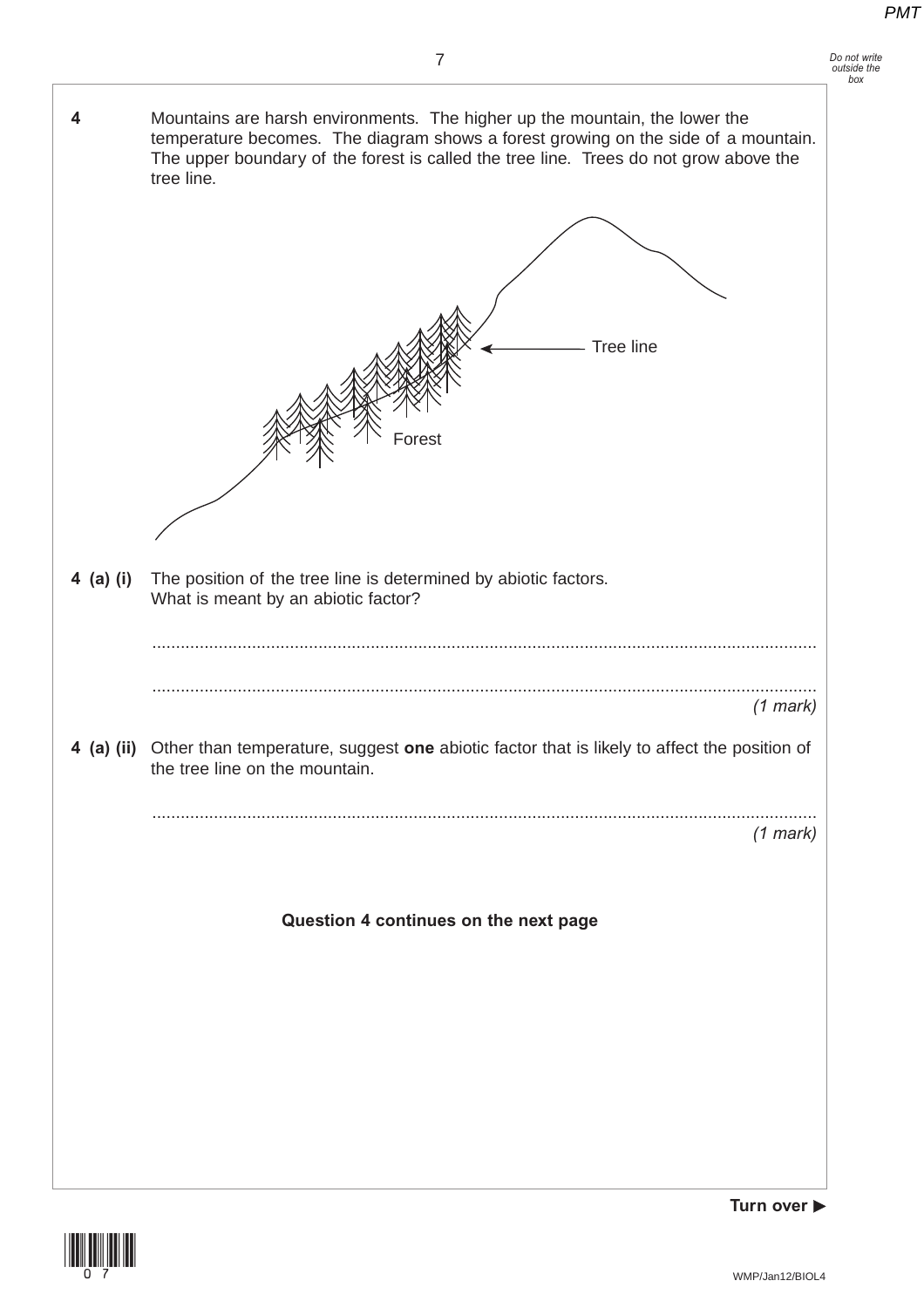## Do not write<br>outside the<br>box





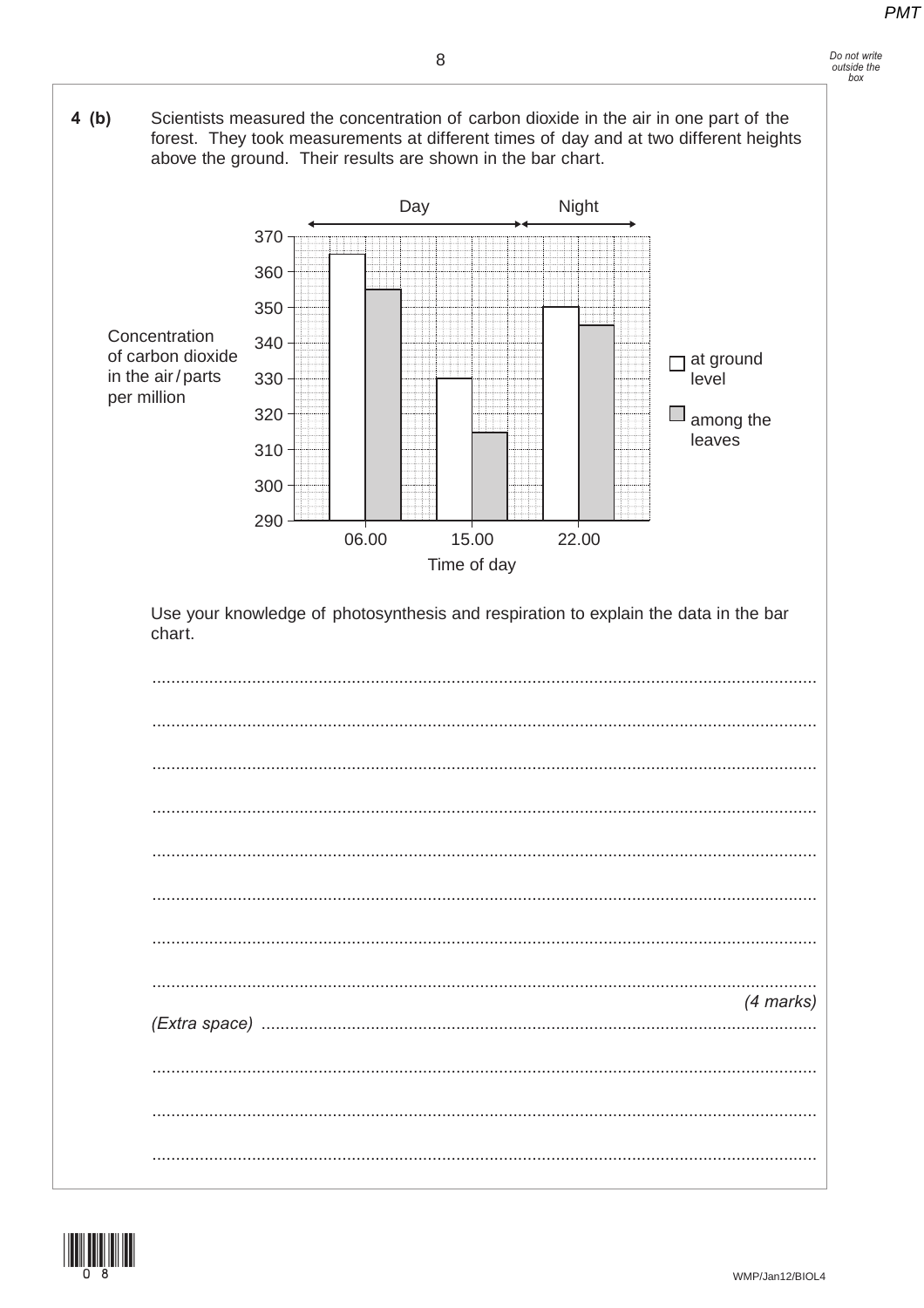### $9\,$

|         | 9                                                                                                                                         | Do not write<br>outside the<br>box |
|---------|-------------------------------------------------------------------------------------------------------------------------------------------|------------------------------------|
| $4$ (c) | The population of trees in the forest evolved adaptations to the mountain environment.<br>Use your knowledge of selection to explain how. |                                    |
|         |                                                                                                                                           |                                    |
|         |                                                                                                                                           |                                    |
|         |                                                                                                                                           |                                    |
|         |                                                                                                                                           |                                    |
|         |                                                                                                                                           |                                    |
|         | $(3$ marks)                                                                                                                               |                                    |
|         |                                                                                                                                           | 9                                  |
|         |                                                                                                                                           |                                    |
|         |                                                                                                                                           |                                    |
|         |                                                                                                                                           |                                    |
|         |                                                                                                                                           |                                    |
|         | Turn over for the next question                                                                                                           |                                    |
|         |                                                                                                                                           |                                    |
|         |                                                                                                                                           |                                    |
|         |                                                                                                                                           |                                    |
|         |                                                                                                                                           |                                    |



Turn over ▶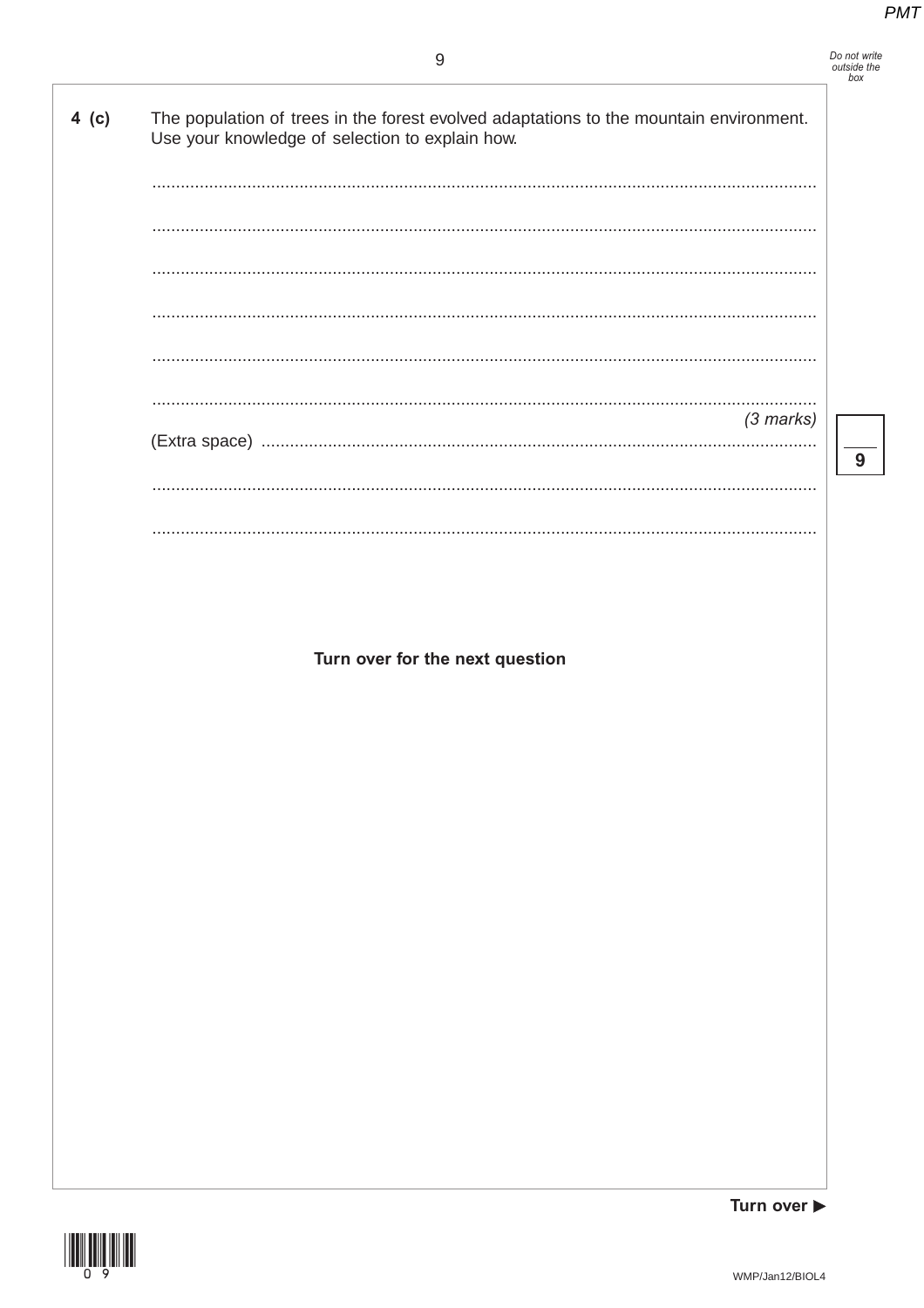### *Do not write outside the box*

recessive allele causes hairlessness. The diagram shows the pattern of inheritance of these alleles in a group of cattle. 1  $\rightarrow$  2 Hairless male Key Male with hair Female with hair Hairless female 3 | | 4 | ( 5 <del>) | |</del> 6 **7 8 5 (a)** Use evidence from the diagram to explain **5 (a) (i)** that hairlessness is caused by a recessive allele ............................................................................................................................................ ............................................................................................................................................ ............................................................................................................................................ ............................................................................................................................................ ............................................................................................................................................ *(2 marks)* **5 (a) (ii)** that hairlessness is caused by a gene on the X chromosome. ............................................................................................................................................ *(1 mark)*



**5** A single gene controls the presence of hair on the skin of cattle. The gene is carried

on the X chromosome. Its dominant allele causes hair to be present on the skin and its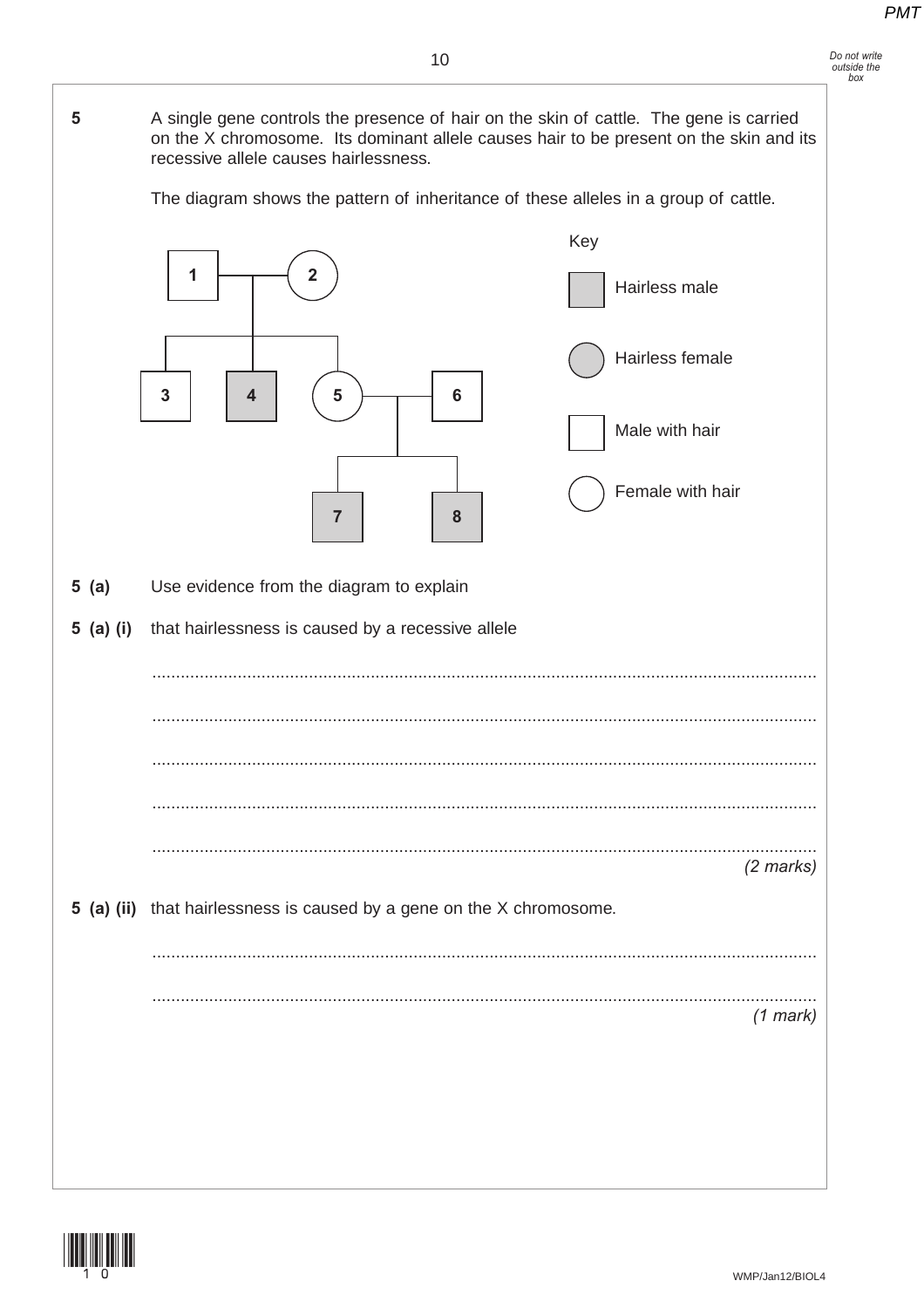|      |                                                                                                                                                          | 11                              |                | Do not write<br>outside the<br>box |
|------|----------------------------------------------------------------------------------------------------------------------------------------------------------|---------------------------------|----------------|------------------------------------|
| 5(b) | What is the probability of the next calf born to animals 5 and 6 being hairless?<br>Complete the genetic diagram to show how you arrived at your answer. |                                 |                |                                    |
|      | Phenotypes of parents                                                                                                                                    | Female with hair                | Male with hair |                                    |
|      | Genotypes of parents                                                                                                                                     |                                 |                |                                    |
|      | Gametes                                                                                                                                                  |                                 |                |                                    |
|      |                                                                                                                                                          |                                 |                |                                    |
|      | Genotypes of offspring                                                                                                                                   |                                 |                |                                    |
|      | Phenotypes of offspring                                                                                                                                  |                                 |                |                                    |
|      |                                                                                                                                                          |                                 | (4 marks)      |                                    |
|      |                                                                                                                                                          |                                 |                | $\overline{7}$                     |
|      |                                                                                                                                                          | Turn over for the next question |                |                                    |
|      |                                                                                                                                                          |                                 |                |                                    |
|      |                                                                                                                                                          |                                 |                |                                    |
|      |                                                                                                                                                          |                                 |                |                                    |



**Turn over**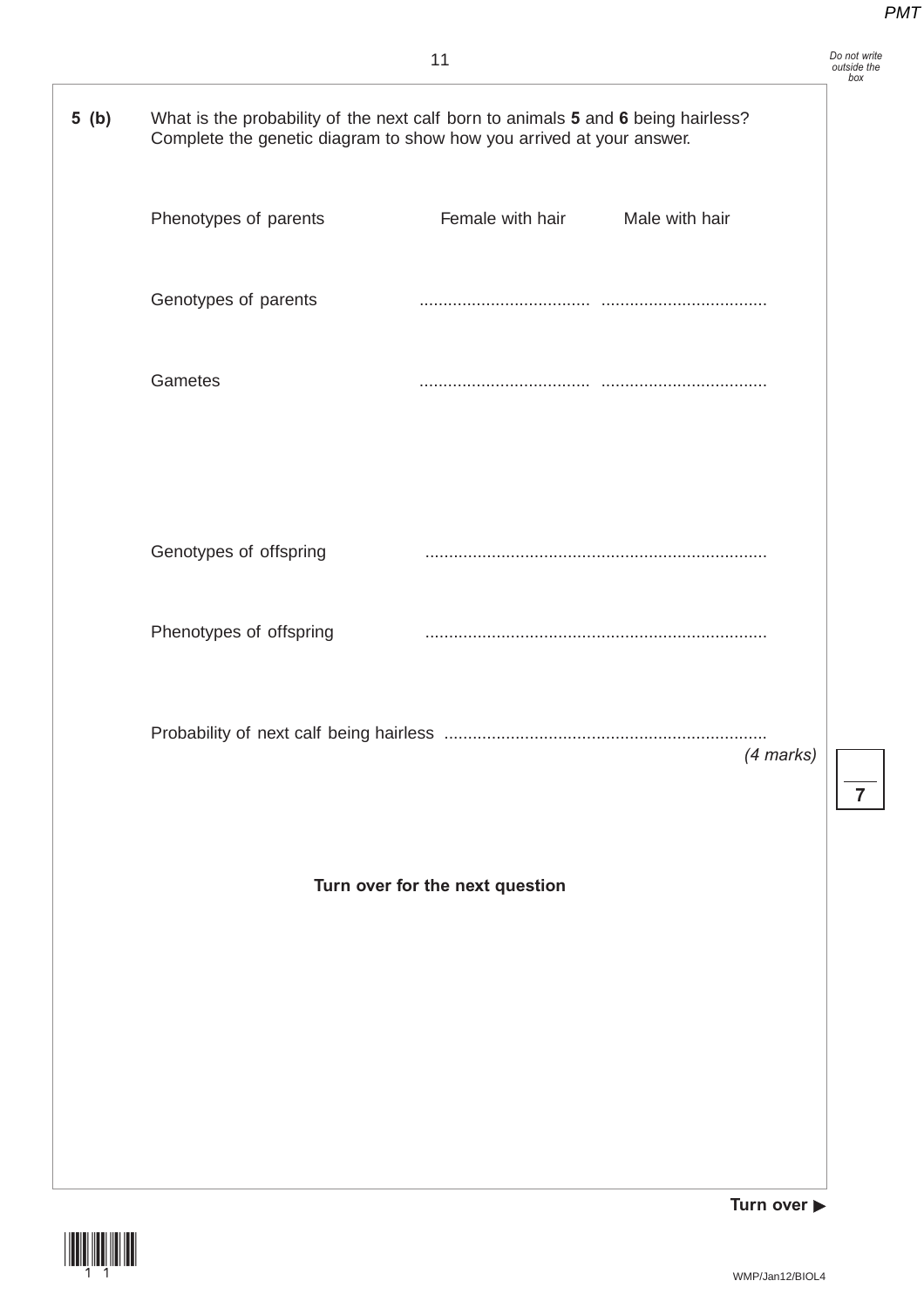

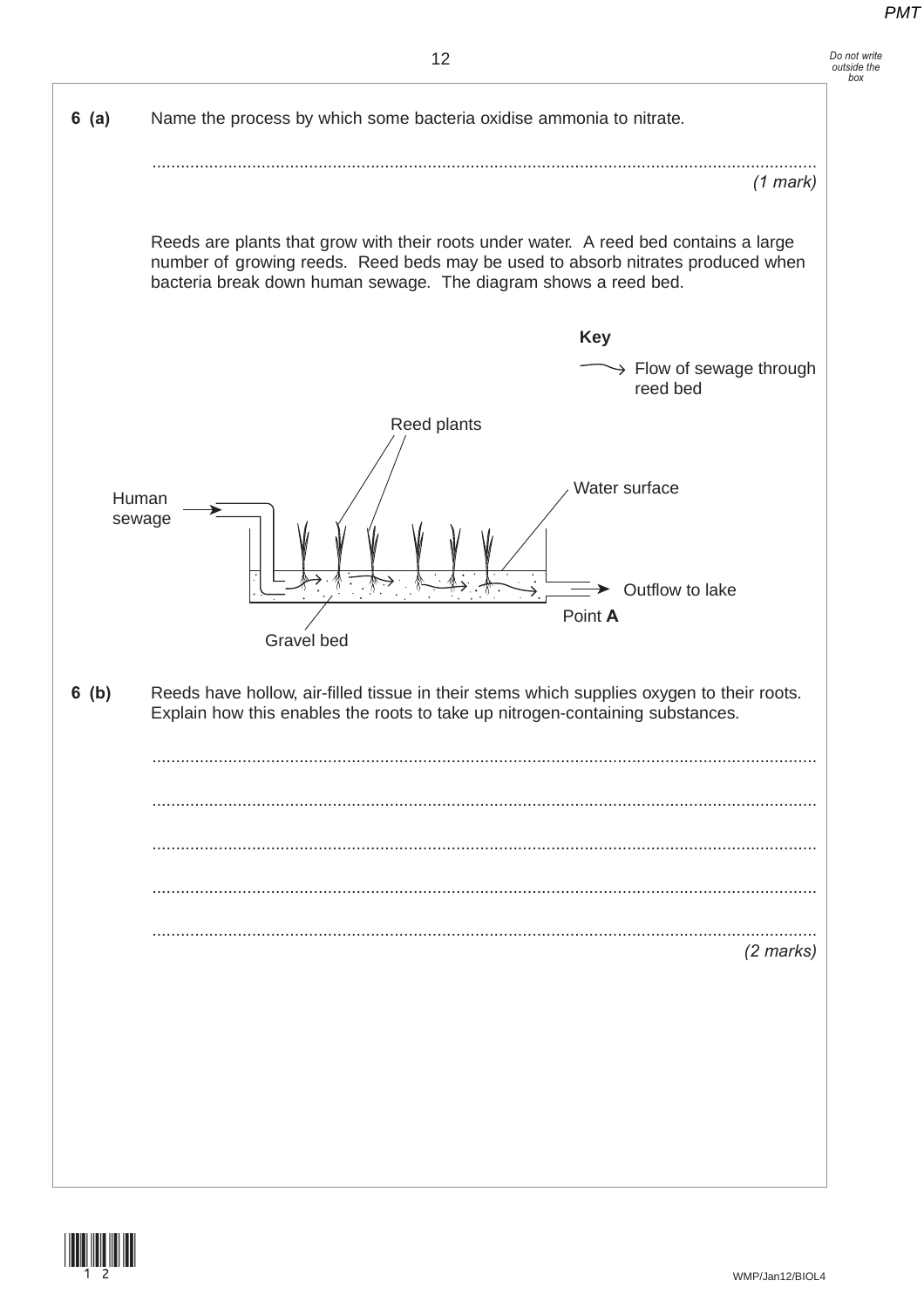| Do not write |
|--------------|
| outside the  |
| $h^{\alpha}$ |

 $\overline{\mathbf{8}}$ 

| 6 (c) (i) There is an optimum rate at which human sewage should flow through the reed bed. If<br>the flow of human sewage is too fast, the nitrate concentration at point A falls.<br>Explain why. |
|----------------------------------------------------------------------------------------------------------------------------------------------------------------------------------------------------|
|                                                                                                                                                                                                    |
|                                                                                                                                                                                                    |
|                                                                                                                                                                                                    |
| $(2$ marks)                                                                                                                                                                                        |
| 6 (c) (ii) An increase in nitrate concentration in the water entering the lake could affect algae<br>and fish in the lake. Explain how.                                                            |
|                                                                                                                                                                                                    |
|                                                                                                                                                                                                    |
|                                                                                                                                                                                                    |
|                                                                                                                                                                                                    |
| $(3$ marks)                                                                                                                                                                                        |
|                                                                                                                                                                                                    |
|                                                                                                                                                                                                    |
|                                                                                                                                                                                                    |
|                                                                                                                                                                                                    |
|                                                                                                                                                                                                    |
|                                                                                                                                                                                                    |
|                                                                                                                                                                                                    |



Turn over  $\blacktriangleright$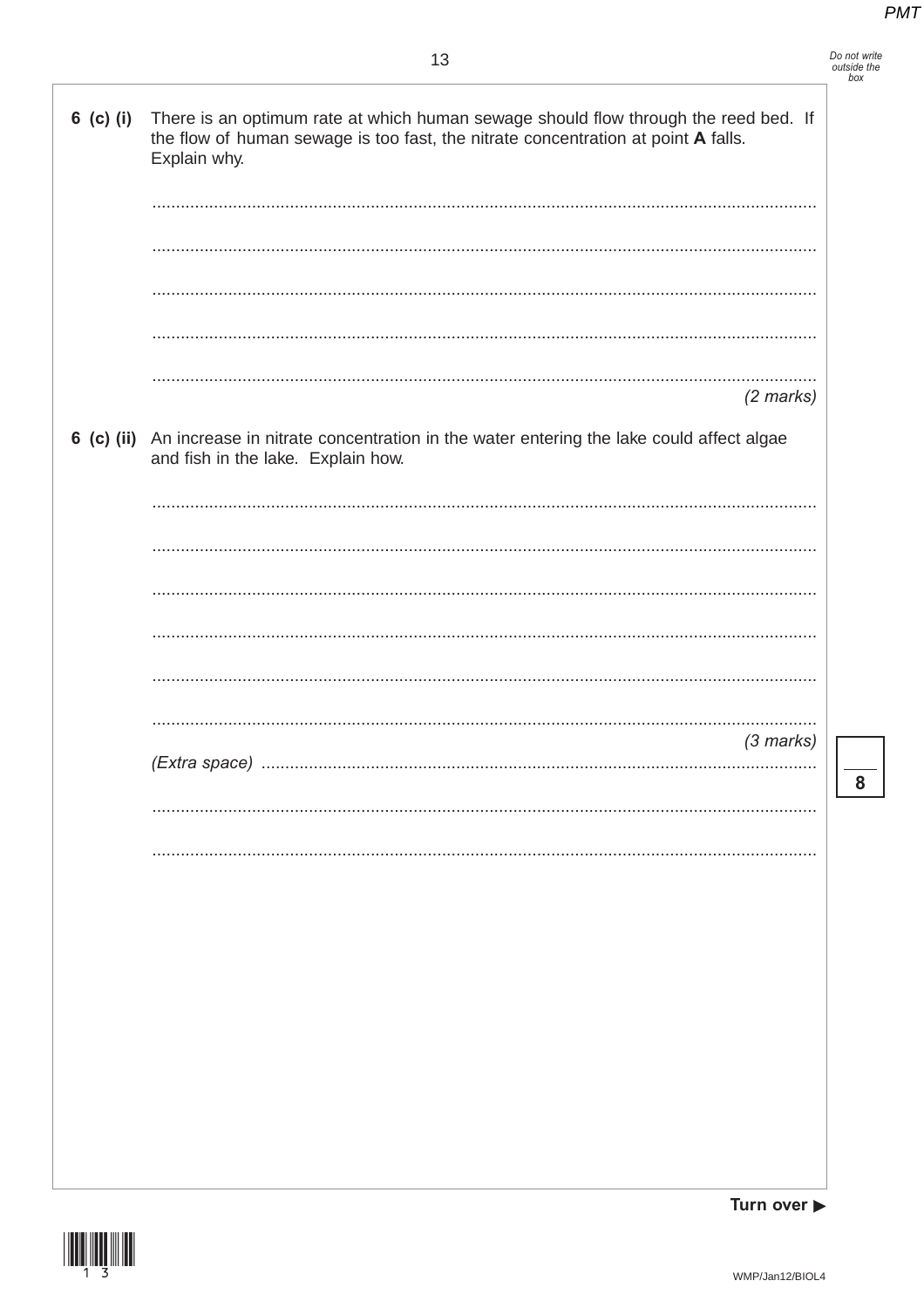Do not write<br>outside the<br>box

| 7           |                                                                                                                                                         | In some countries, pigs are reared in intensive units in which the temperature is<br>and on the efficiency with which the pigs converted food to biomass. | controlled. Agricultural scientists investigated the effect of temperature on pig growth  |  |
|-------------|---------------------------------------------------------------------------------------------------------------------------------------------------------|-----------------------------------------------------------------------------------------------------------------------------------------------------------|-------------------------------------------------------------------------------------------|--|
| 7 (a) (i)   | Explain why.                                                                                                                                            |                                                                                                                                                           | In the investigation, the scientists used pigs of the same breed, with similar genotypes. |  |
|             |                                                                                                                                                         |                                                                                                                                                           |                                                                                           |  |
|             |                                                                                                                                                         |                                                                                                                                                           |                                                                                           |  |
|             |                                                                                                                                                         |                                                                                                                                                           |                                                                                           |  |
|             |                                                                                                                                                         |                                                                                                                                                           |                                                                                           |  |
|             |                                                                                                                                                         |                                                                                                                                                           |                                                                                           |  |
|             |                                                                                                                                                         |                                                                                                                                                           |                                                                                           |  |
|             |                                                                                                                                                         |                                                                                                                                                           | $(2 \text{ marks})$                                                                       |  |
|             |                                                                                                                                                         |                                                                                                                                                           |                                                                                           |  |
|             | 7 (a) (ii) The pigs were allowed to eat as much food as they wanted.<br>How could this have decreased the reliability of any conclusions drawn from the |                                                                                                                                                           |                                                                                           |  |
|             |                                                                                                                                                         |                                                                                                                                                           |                                                                                           |  |
|             | investigation?                                                                                                                                          |                                                                                                                                                           |                                                                                           |  |
|             |                                                                                                                                                         |                                                                                                                                                           |                                                                                           |  |
|             |                                                                                                                                                         |                                                                                                                                                           |                                                                                           |  |
|             |                                                                                                                                                         |                                                                                                                                                           |                                                                                           |  |
|             |                                                                                                                                                         |                                                                                                                                                           |                                                                                           |  |
|             |                                                                                                                                                         |                                                                                                                                                           |                                                                                           |  |
|             |                                                                                                                                                         |                                                                                                                                                           |                                                                                           |  |
|             |                                                                                                                                                         |                                                                                                                                                           |                                                                                           |  |
|             |                                                                                                                                                         | The table shows the results of this investigation.                                                                                                        | $(2 \text{ marks})$                                                                       |  |
|             |                                                                                                                                                         |                                                                                                                                                           |                                                                                           |  |
|             | Temperature / °C                                                                                                                                        | Mean growth rate/<br>kg per day                                                                                                                           | <b>Efficiency of conversion of</b><br>food to biomass/%                                   |  |
|             | $\overline{0}$                                                                                                                                          | 0.54                                                                                                                                                      | 19                                                                                        |  |
|             | 10                                                                                                                                                      | 0.80                                                                                                                                                      | 42                                                                                        |  |
|             | 20                                                                                                                                                      | 0.85                                                                                                                                                      | 48                                                                                        |  |
|             | 30                                                                                                                                                      | 0.45                                                                                                                                                      | 37                                                                                        |  |
|             | 35                                                                                                                                                      | 0.31                                                                                                                                                      | 37                                                                                        |  |
| $7$ (b) (i) |                                                                                                                                                         | Describe the effect of temperature on mean growth rate.                                                                                                   |                                                                                           |  |

 $(1$  mark)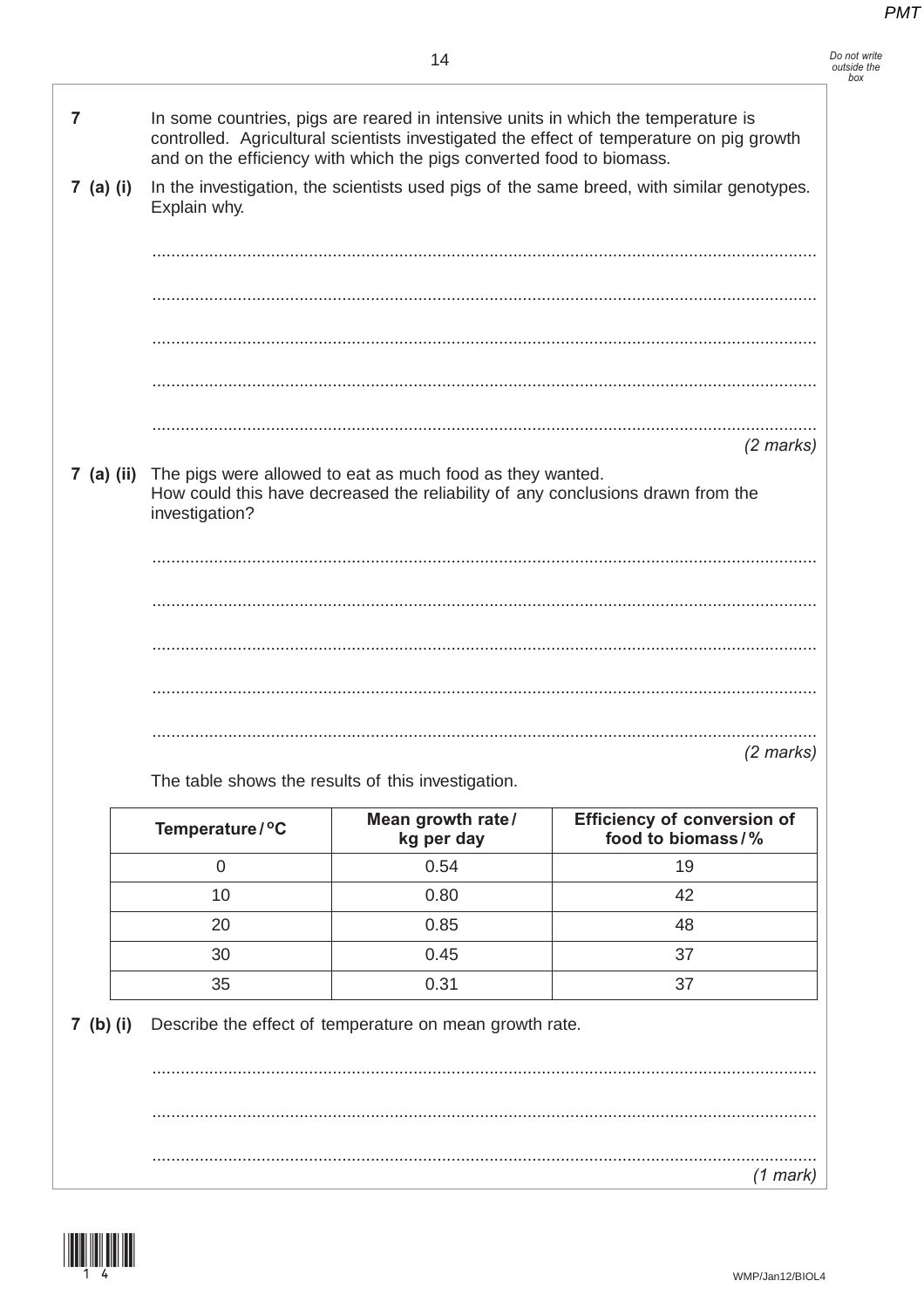# Do not write<br>outside the<br>box

| 7 (b) (ii) A student concluded from these data that the mean growth rate of the pigs was fastest<br>at 20 °C. Do you agree with this conclusion? Explain your answer.              |
|------------------------------------------------------------------------------------------------------------------------------------------------------------------------------------|
|                                                                                                                                                                                    |
|                                                                                                                                                                                    |
|                                                                                                                                                                                    |
|                                                                                                                                                                                    |
| $(2$ marks)                                                                                                                                                                        |
| 7 (c) (i) Pigs can survive at temperatures above $35^{\circ}$ C. Use the data to suggest why scientists<br>did not carry out any investigations at temperatures higher than 35 °C. |
|                                                                                                                                                                                    |
|                                                                                                                                                                                    |
|                                                                                                                                                                                    |
|                                                                                                                                                                                    |
| $(2$ marks)                                                                                                                                                                        |
| 7 (c) (ii) The efficiency of conversion of food to biomass is lower at $0^{\circ}$ C than it is at 20 $^{\circ}$ C.<br>Suggest an explanation for the lower efficiency.            |
|                                                                                                                                                                                    |
|                                                                                                                                                                                    |
|                                                                                                                                                                                    |
|                                                                                                                                                                                    |
| $(2$ marks)                                                                                                                                                                        |
|                                                                                                                                                                                    |
|                                                                                                                                                                                    |
| Question 7 continues on the next page                                                                                                                                              |
|                                                                                                                                                                                    |



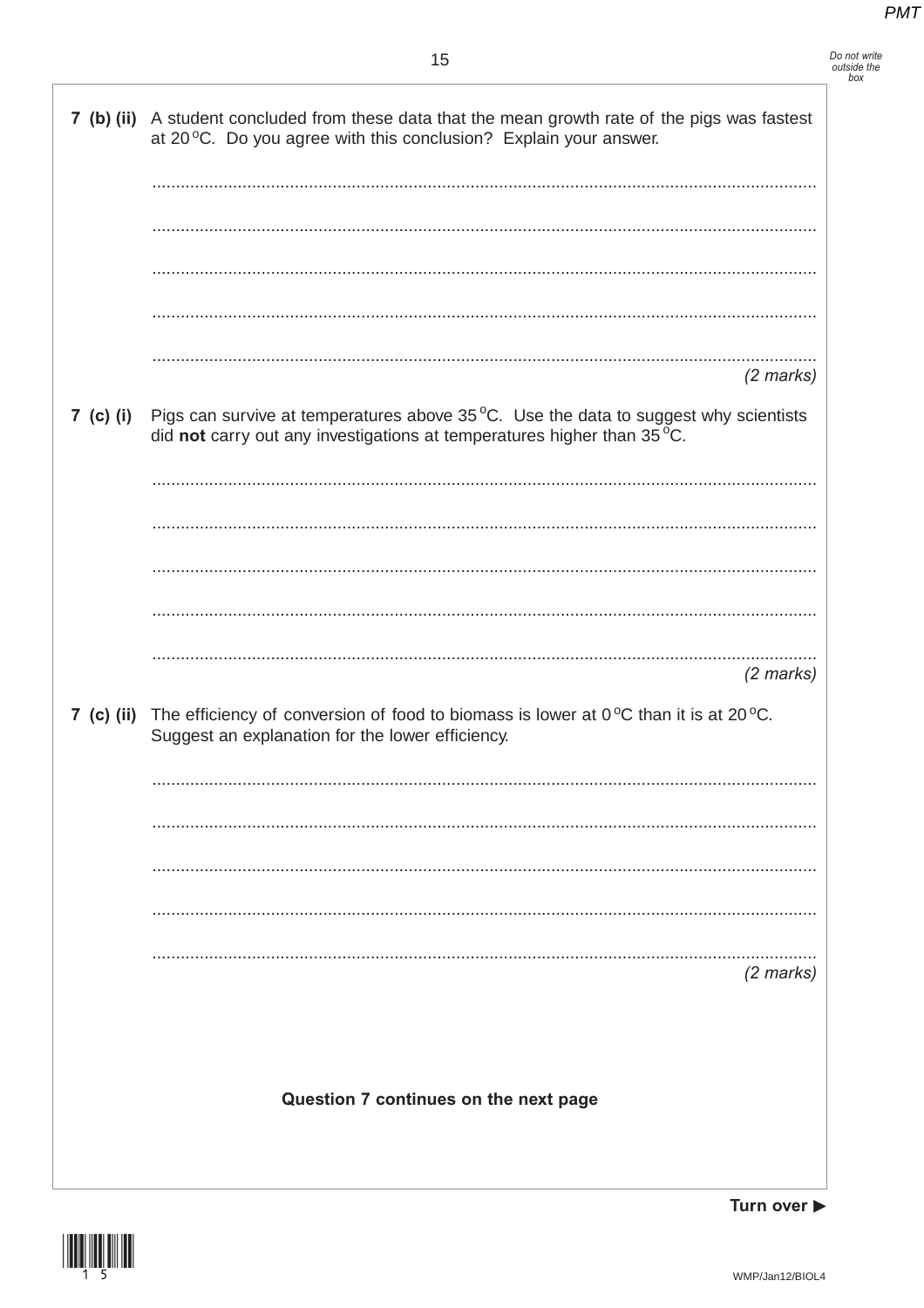

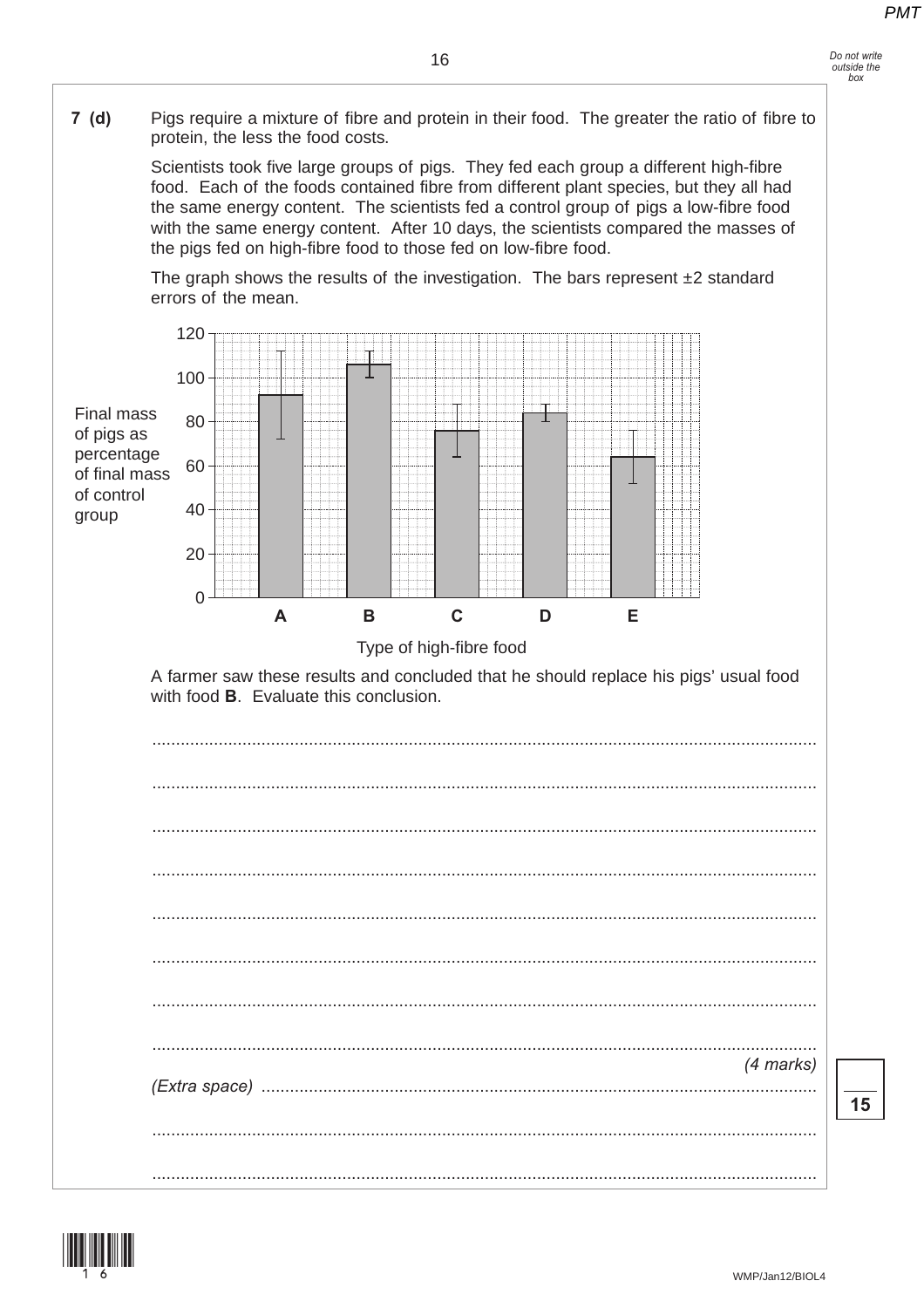Do not write<br>outside the<br>box

| 8 (a) ATP is useful in many biological processes. Explain why. |
|----------------------------------------------------------------|
|                                                                |
|                                                                |
|                                                                |
|                                                                |
|                                                                |
|                                                                |
|                                                                |
| (4 marks)                                                      |
|                                                                |
|                                                                |
|                                                                |
|                                                                |
|                                                                |
| Question 8 continues on the next page                          |
|                                                                |
|                                                                |
|                                                                |
|                                                                |
|                                                                |
|                                                                |
|                                                                |
|                                                                |
|                                                                |
|                                                                |
| Turn over $\blacktriangleright$                                |



 $\mathbf{r}$  )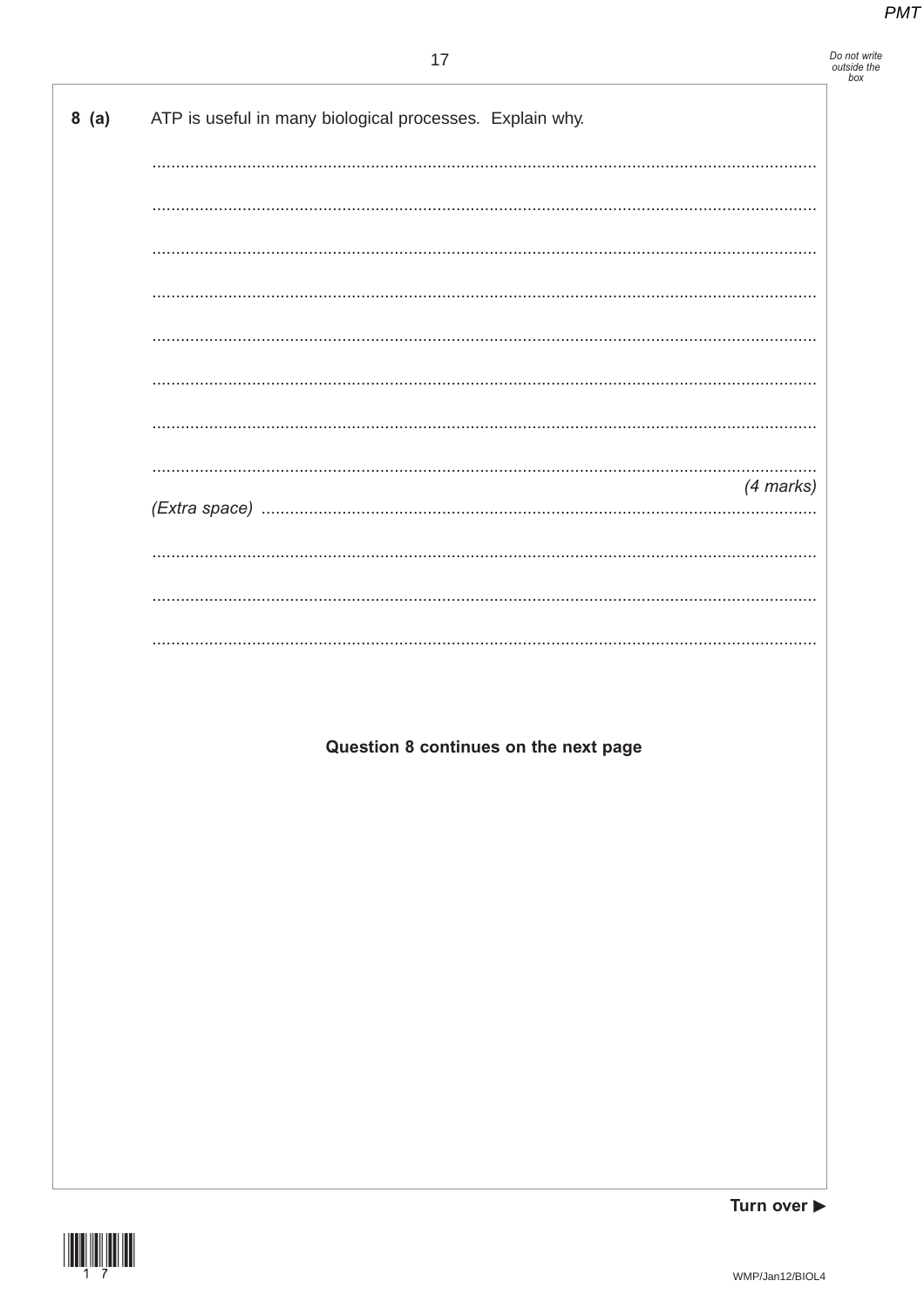Do not write<br>outside the<br>box

|  | $(6$ marks) |
|--|-------------|
|  |             |
|  |             |
|  |             |
|  |             |
|  | .           |
|  |             |
|  |             |
|  |             |
|  |             |
|  |             |
|  |             |
|  |             |
|  |             |
|  |             |

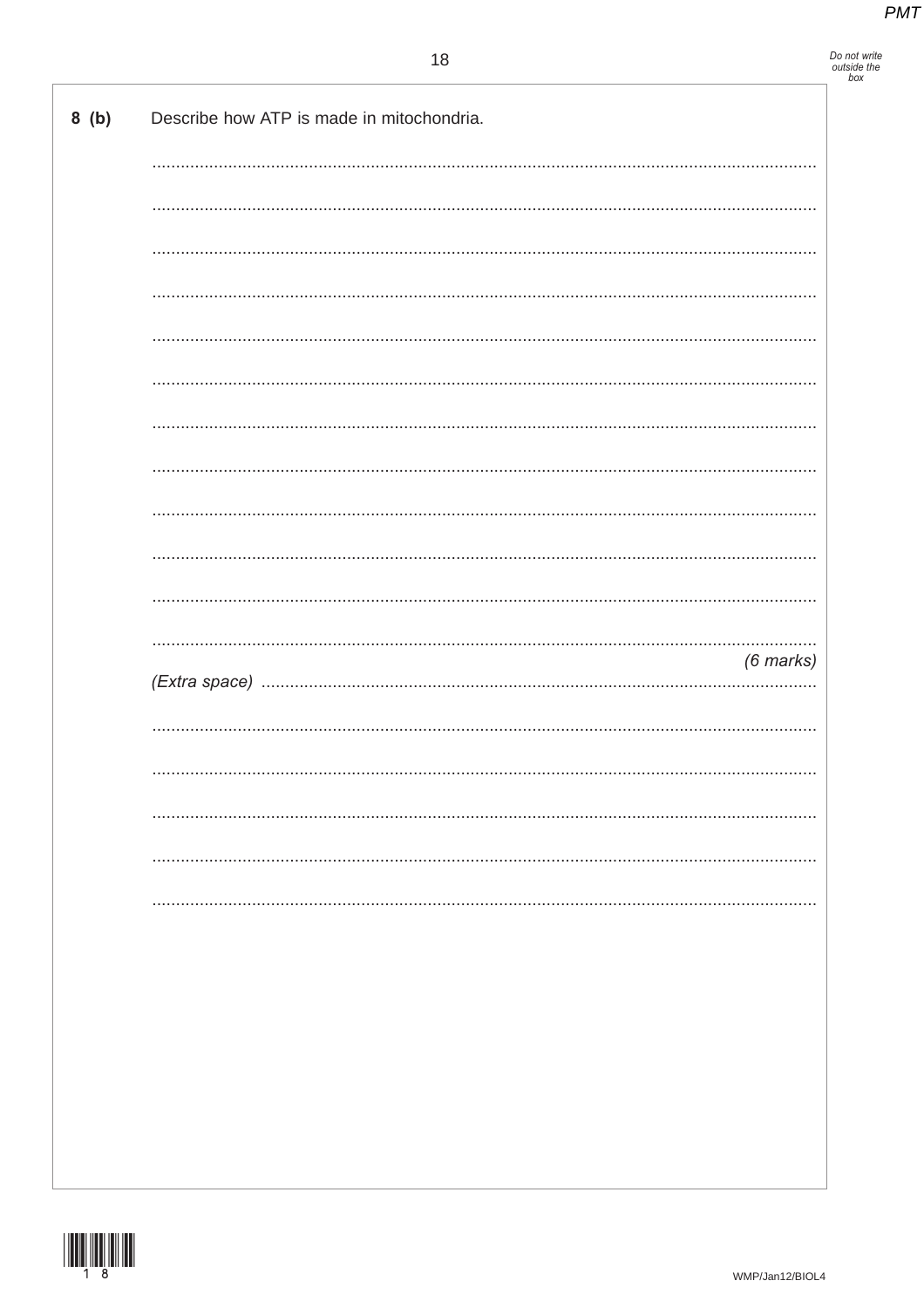$\overline{\mathbf{15}}$ 

| Plants produce ATP in their chloroplasts during photosynthesis. They also produce<br>ATP during respiration. Explain why it is important for plants to produce ATP during<br>respiration in addition to during photosynthesis. |
|--------------------------------------------------------------------------------------------------------------------------------------------------------------------------------------------------------------------------------|
|                                                                                                                                                                                                                                |
|                                                                                                                                                                                                                                |
|                                                                                                                                                                                                                                |
|                                                                                                                                                                                                                                |
|                                                                                                                                                                                                                                |
|                                                                                                                                                                                                                                |
|                                                                                                                                                                                                                                |
|                                                                                                                                                                                                                                |
|                                                                                                                                                                                                                                |
| <br>$(5$ marks)                                                                                                                                                                                                                |
|                                                                                                                                                                                                                                |
|                                                                                                                                                                                                                                |
|                                                                                                                                                                                                                                |
|                                                                                                                                                                                                                                |
|                                                                                                                                                                                                                                |
|                                                                                                                                                                                                                                |
| <b>END OF QUESTIONS</b>                                                                                                                                                                                                        |
|                                                                                                                                                                                                                                |
|                                                                                                                                                                                                                                |
|                                                                                                                                                                                                                                |
|                                                                                                                                                                                                                                |
|                                                                                                                                                                                                                                |
|                                                                                                                                                                                                                                |
|                                                                                                                                                                                                                                |